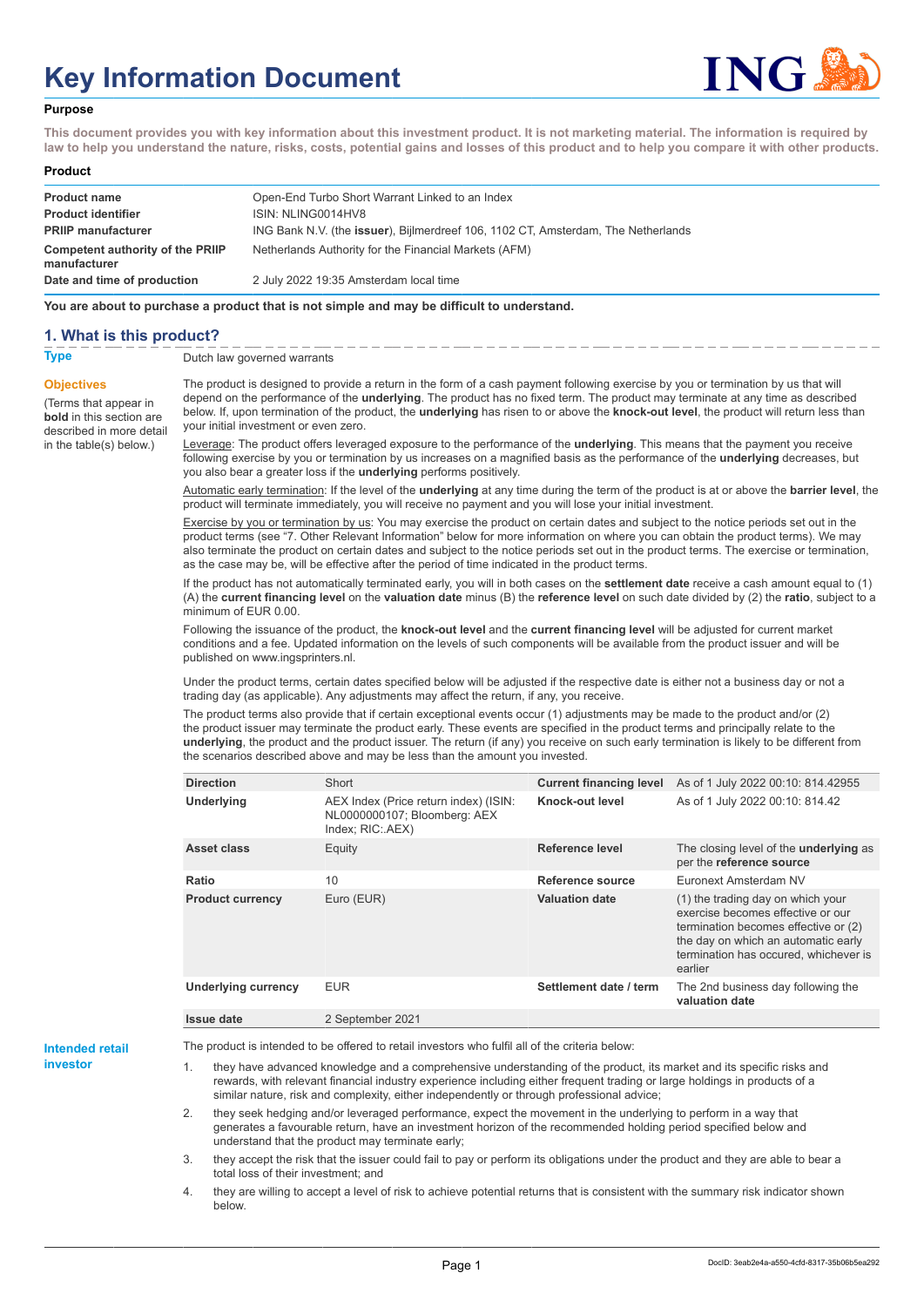# **2. What are the risks and what could I get in return?**

**Risk indicator**

**Performance scenarios**



thereto as specified in the section "7. Other relevant information" below.

#### **Market developments in the future cannot be accurately predicted. The scenarios shown are only an indication of some of the possible outcomes based on recent returns. Actual returns could be lower.**

| <b>Investment: EUR 10,000</b> |                                                                           |                              |
|-------------------------------|---------------------------------------------------------------------------|------------------------------|
| <b>Scenarios</b>              |                                                                           | 1 day                        |
|                               |                                                                           | (Recommended holding period) |
| <b>Stress scenario</b>        | What you might get back after costs<br>Percentage return (not annualised) | EUR 5.937.24<br>$-40.63%$    |
| Unfavourable scenario         | What you might get back after costs<br>Percentage return (not annualised) | EUR 9,254.94<br>$-7.45\%$    |
| <b>Moderate scenario</b>      | What you might get back after costs<br>Percentage return (not annualised) | EUR 9.685.80<br>$-3.14\%$    |
| <b>Favourable scenario</b>    | What you might get back after costs<br>Percentage return (not annualised) | EUR 10.191.22<br>1.91%       |

The average returns shown in the above table are not annualised, which means they may not be comparable to the average returns shown in other key information documents.

This table shows the money you could get back over the next day under different scenarios, assuming that you invest EUR 10,000.

The scenarios shown illustrate how your investment could perform. The recommended holding period for this product is less than one year. The figures are therefore not calculated on a per year basis, but for the recommended holding period. Figures in this section and "4. What are the costs?" are therefore not comparable with figures given for products with a recommended holding period of at least one year. The scenarios presented are an estimate of future performance based on evidence from the past on how the value of this investment varies, and are not an exact indicator. What you get will vary depending on how the market performs and how long you keep the product. The stress scenario shows what you might get back in extreme market circumstances, and it does not take into account the situation where we are not able to pay you.

This product cannot be easily cashed in. This means it is difficult to estimate how much you would get back if you cash in before the recommended holding period. You will either be unable to cash in early or you will have to pay high costs or make a large loss if you do so.

The figures shown include all the costs of the product itself, but may not include all the costs that you pay to your advisor or distributor. The figures do not take into account your personal tax situation, which may also affect how much you get back.

Buying this product holds that you think the level of the underlying will decrease.

Your maximum loss would be that you will lose your investment.

## **3. What happens if ING Bank N.V. is unable to pay out?**

You are exposed to the risk that the issuer might be unable to meet its obligations in connection with the product for instance in the event of bankruptcy or an official directive for resolution action. This may materially adversely affect the value of the product and could lead to you losing some or all of your investment in the product. The product is not a deposit and as such is not covered by any deposit protection scheme.

### **4. What are the costs?**

The Reduction in Yield (RIY) shows what impact the total costs you pay will have on the investment return you might get. The total costs take into account one-off, ongoing and incidental costs.